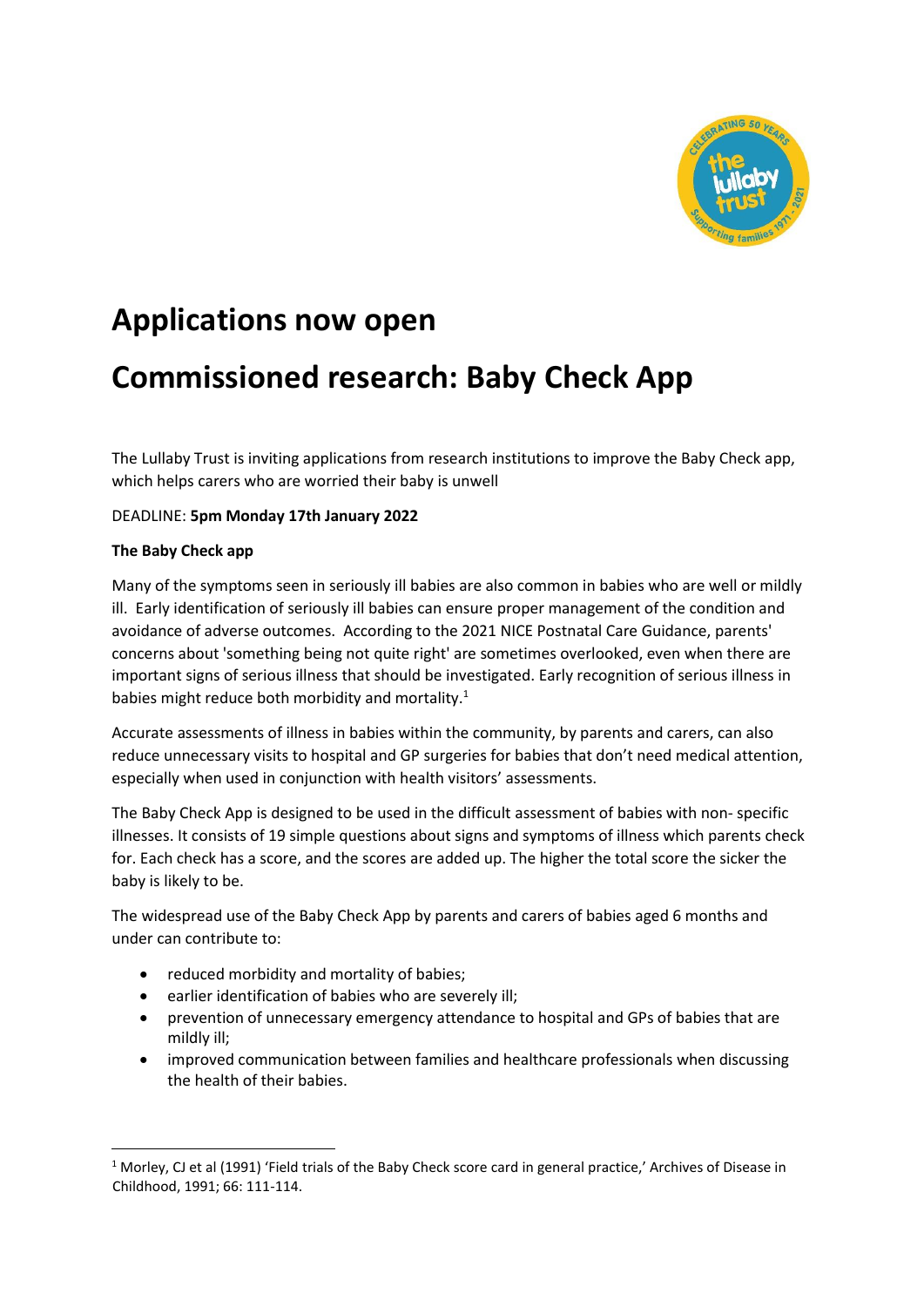The Baby Check app was developed by the Lullaby Trust and Birmingham Community Healthcare NHS Foundation Trust. The Baby Check scoring was previously used in a leaflet form, and the app made the same checks more accessible and user-friendly.

#### **Why Baby Check needs investment**

Baby check is based on research that was undertaken in 1991. Whilst the symptoms of illness may not have changed since that time, we know that the understanding of carers, particularly the most vulnerable, needs considering against the app. There has also not been research into the use of the app by families and the difference it may make to their behaviour and confidence.

Additionally, over the years the Lullaby Trust has taken on board comments from professionals and its advisers and made some minor changes to text, and to the way temperature is taken (moving from rectal to ear thermometers).

The NICE Postnatal Guidelines were updated in 2021 and recommended:

Healthcare professionals should consider using the Baby Check scoring system:

- to supplement the clinical assessment of babies for possible illness, particularly as part of a remote assessment **and**
- as a communication aid in conversations with parents to help them describe the baby's condition.

However, the guidelines also noted the limitations in validation of the app with parents, and noted that the changes that had been made had not been validated. We therefore sought funding to check the app and validate its use through the collection of data from users. At the moment the app does not collect any data from users.

The funding is available to a) revise and update the Baby Check App, b) validate its use by parents in the community and c) promote updated version of the App with parents during antenatal, childbirth and postnatal care.

#### **Research questions**

We wish to find out how the design and wording of the Baby Check App can be developed and improved by addressing the following 3 key questions:

1. **Does the Baby Check app help parents and carers to feel reassured and more comfortable with their decision-making when their baby's symptoms indicate minor health problems in situations that do not require medical/health advice.**

Indicators:

- The proportion of all parents and carers who use the app and feel reassured about their decision regarding their baby's health.
- The proportion of parents and carers whose baby scored under 8 who express trust in the scoring system within the Baby Check App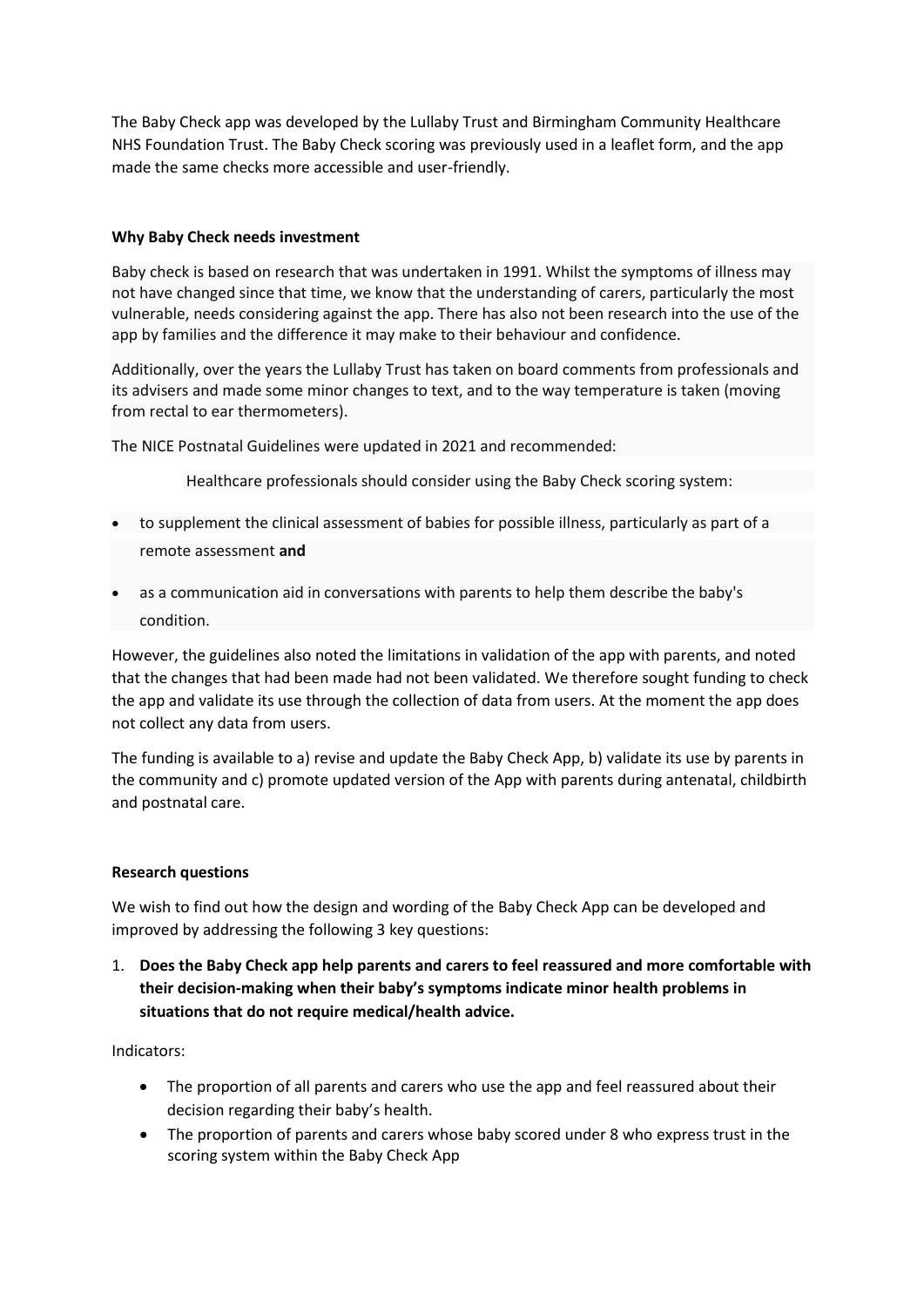- The proportion of parents and carers who agree to monitor at home for a minor problem after using the app, rather than immediately seeking medical/health advice.
- 2. **Are parents and carers more likely to seek timely medical attention if their baby's symptoms score intermediate (8-19) or high (20+) on the Baby Check app, indicating moderate or severe illness?**

# **Indicators:**

- The proportion of parents and carers whose baby scored over 7 who report seeking medical attention more quickly than they would have done without the app.
- The proportion of parents and carers whose baby scored over 7 who express trust in the scoring system within the Baby Check App

# 3. **Do parents and carers feel more confident in communicating with healthcare professionals about their baby's health having used the Baby Check App?**

#### **Indicators:**

• The proportion of parents and carers and carers who feel more confident in communicating with healthcare professionals about their baby's health after having used the Baby Check App

# **Work we expect to be undertaken**

- (1) Set up a stakeholder group of clinicians and parents and carers to review the Baby Check app, consisting of both current and new users;
- (2) Work with the app developers to make changes to the app where agreed;
- (3) Analysis of usage of Baby Check App by parents using new data collection via the App;
- (4) In-depth interviews with 25-50 parents and an online survey with 500 app users to measure impact on confidence and anxiety, and to assess the user-friendliness of the App;
- (5) Final report to be disseminated in 2x papers via open access journals and with NHS partners nationwide.

Technical updates to the app to allow the collection of results and optional opt-in for contact from users are funded separately by the app developer, who the project team will need to work with closely. The charity has additional support to promote the app widely, and the project team would be expected to support this throughout the project period through connections ad partnerships to ensure an increased number of families in the UK are using the app.

#### **Anticipated timeframes and milestones**

Project to be carried out between January 2022-September 2023. Data collection from the app will take place between mid-2022 and mid-2023. In-depth interviews with families from September 2022, and final report from all the above activities on the impact of the app to be disseminated from mid-2023.

#### **Cost/funding limit**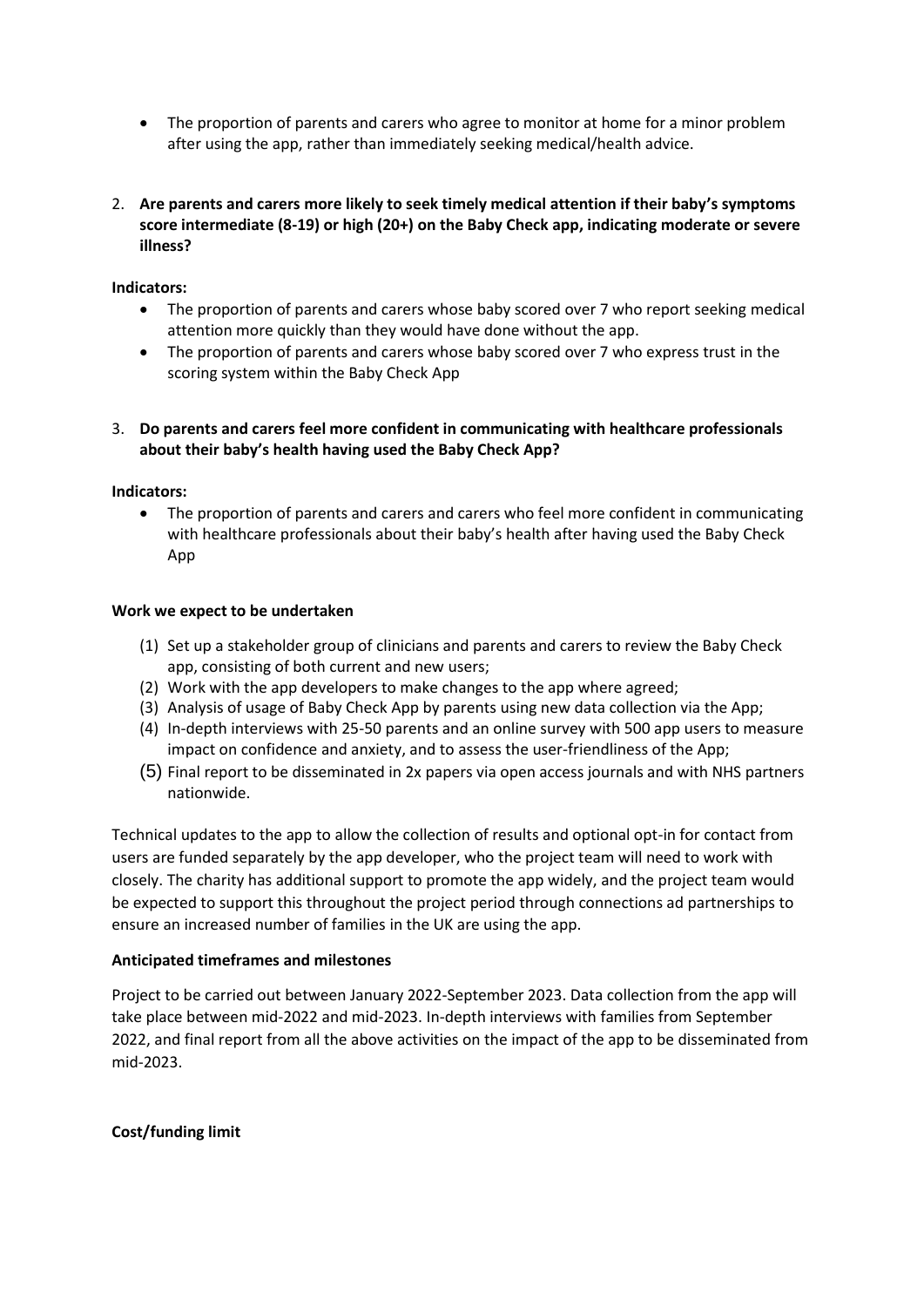Up to £82,911 is available to complete the project. This can be used for staffing costs, university consumables and travel where required.

#### **ELIGIBILITY**

Applicants must be resident in the UK and affiliated to an academic institution in the UK.

#### **How to apply**

Use the application form provided and send to: office@lullabytrust.org.uk **.**

# **APPLICATION PROCESS – TIMELINE**

#### **December 2021** –

Grant round opens for applications

**17th January 2022, 17.00 – CLOSING DATE –** for applicants to submit their full application.

Full applications are then sent externally for independent peer review.

# **January 2022**

Project grant applicants will have the opportunity to respond to the peer review comments.

Following peer review, the Scientific Committee meet to review the applications and make recommendations to the Lullaby Trust Board of Trustees for funding.

**By February 2022** – Applicants are notified of the outcome of their application.

The Scientific Committee comprises a panel of experts covering research, paediatrics, statistics and other areas. The current membership can be found on our website.

During this grant round the Lullaby Trust will be involving its Lay Panel of bereaved family members to ensure their involvement in our research.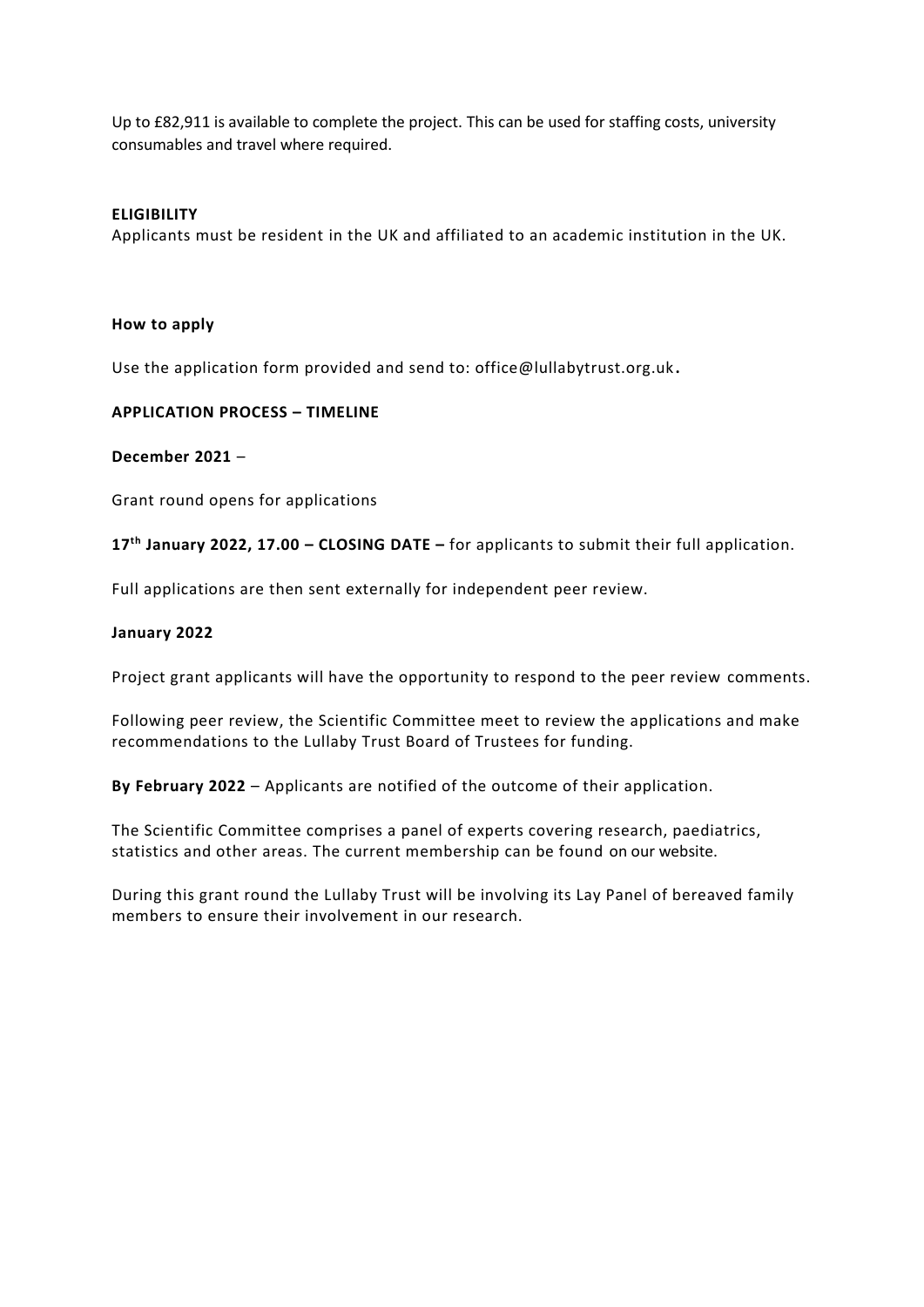#### **Further information**

Lullaby Trust information on the app:

<https://www.lullabytrust.org.uk/safer-sleep-advice/baby-check-app/>

#### **NICE Postnatal Guidelines:**

[https://www.nice.org.uk/guidance/ng194/chapter/Recommendations#symptoms-and-signs-of](https://www.nice.org.uk/guidance/ng194/chapter/Recommendations#symptoms-and-signs-of-illness-in-babies)[illness-in-babies](https://www.nice.org.uk/guidance/ng194/chapter/Recommendations#symptoms-and-signs-of-illness-in-babies)

# **Baby Check References**

1. Cole TJ, Thornton AJ, Green SJ, Morley CJ. Field trials of Baby Check: a scoring system to quantify illness in babies under 6 months. Medical Informatics 1990; 15(3):261-268.

2. Thornton AJ, Morley CJ, Hewson PH, Cole TJ, Fowler MA, Tunnacliffe et al. Symptoms in 298 infants under 6 months old, seen at home. Arch Dis Child 1990; 65(3):280-285.

3. Cole TJ, Morley CJ, Thornton AJ, Hewson PH, Fowler MA. A scoring system to quantify illness in babies under six months of age. Journal of the Royal Statistical Society A 1991; 154(2):287-304.

4. Cole TJ, Gilbert RE, Fleming PJ, Morley CJ, Rudd PT, Berry PJ. Baby Check and the Avon infant mortality study. Arch Dis Child 1991; 66(9):1077-1078.

5. Morley CJ, Thornton AJ, Green SJ, Cole TJ. Field trials of the Baby Check score card in general practice. Arch Dis Child 1991; 66(1):111-114.

6. Morley CJ. Baby Check: a system for accurately grading the severity of illness in babies. Maternal and Child Health 1991; 16:385-388.

7. Morley CJ, Thornton AJ, Cole TJ, Hewson PH, Fowler MA. Baby Check: a scoring system to grade the severity of acute systemic illness in babies under 6 months old [see comments]. Arch Dis Child 1991; 66(1):100-105.

8. Sowden DS. Baby Check score card [letter; comment]. Arch Dis Child 1991; 66(7):906.

9. Thornton AJ, Morley CJ, Cole TJ, Green SJ, Walker KA, Rennie JM. Field trials of the Baby Check score card in hospital. Arch Dis Child 1991; 66(1):115-120.

10. Thornton AJ, Morley CJ, Green SJ, Cole TJ, Walker KA, Bonnett JM. Field trials of the Baby Check score card: mothers scoring their babies at home. Arch Dis Child 1991; 66(1):106-110.

11. Morley CJ. Baby check. Postgraduate Update 1992.

12. Willis J. Baby check. Nursing Times 1992; 88(10):23-10.

13. Handysides S. Taking babies' temperatures: science versus social taboos in battle over Baby Check [see comments]. B M J 1993; 307(6905):673-675.

14. Kai J. Parents' perceptions of taking babies' rectal temperature [see comments]. B M J 1993; 307(6905):660-662.